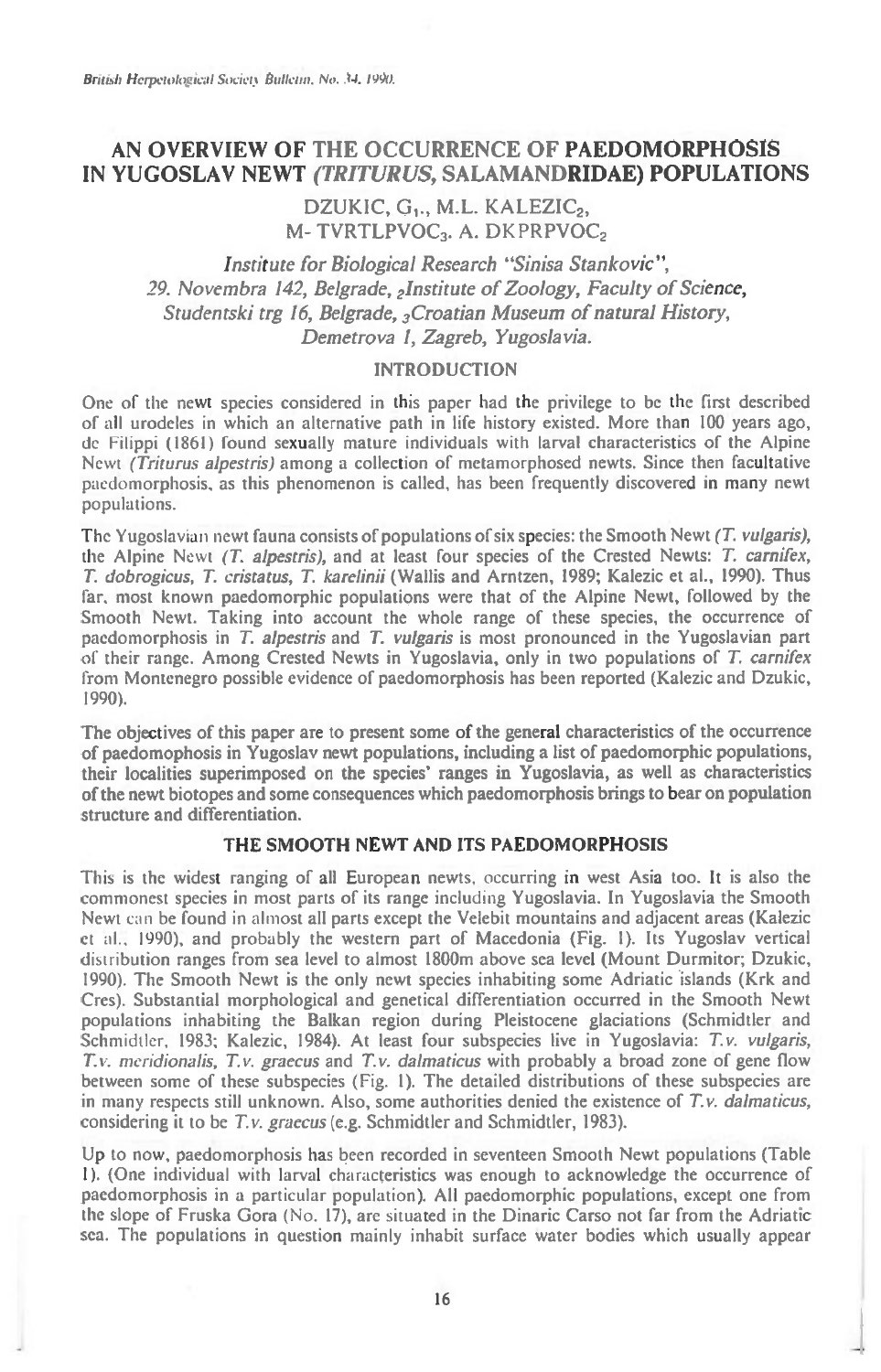at the sites of sinkholes and potholes with impermeable bottoms. These biotopes are fed by atmospheric rain water and occasionally by boiling springs and as such they frequently suffer a considerable lowering of water level. During severe droughts which are not uncommon in the Dinaric area, some of them occasionally dry up. As water has always been in short supply in this area, people take care of these ponds, enabling them to last. The incidence of paedomorphic individuals in such biotopes appears to be the highest, up to 50% (Kalezic and Dzukic, 1986), in comparison to other biotopes.

Other, less numerous biotopes with paedomorphic Smooth Newts include man-made ponds in fields fed by atmospheric and/or underground water and, as time passed, colonised by vegetation (Nos. 2, 5, 16, 17). Also Anthropogenetic in origin is another biotope, a drainage and irrigation canal which crosses Sinjsko polje (No. 8). To our surprise, a highly numerous Smooth Newt population occurred there with many paedomorphic individuals, living in a fairly strong water current.

#### **THE ALPINE NEWT AND ITS PAEDOMORPHOSIS**

This widely distributed European species has an extensive range in Yugoslavia too (Figure 2). It cannot be found along the coast, including Adriatic islands, lowland areas of the Danube plains, broad zones along the rivers Sava, Velika Morava, and in almost all of Macedonia. The largest populations of the Alpine Newt are to he found in hilly or mountainous districts above 700m, but sizeable colonies are also to be met within some lowland areas (less *than*  200m).

The Alpine Newt occurs in a wide variety of habitats in Yugoslavia. "Usual" habitats include ponds in woods, pools, lakes and snow-flowing streams in hilly or mountainous regions. However, it can be found in extremely arid environments in the Submediterranean zone at low altitude (less than 100m; Kalezic et al., 1990).

For a long time, paedomorphosis in the Alpine Newt was regarded as being invariably confined to high-altitude, deep glacial lakes or tarns. Of 22 populations in which paedomorphic individuals have so far been found, 15 were in such an environment. However, the rest of the populations inhabit Dinaric karst areas, often at quite low altitude (Nos, 2, 3, 4, 5, 6, 7, 12). Such populations are quite numerous in the Bukovica region (Kalezic et al., submitted) where they populated the same eutrophic habitat type as those of the Smooth Newt paedomorphic populations from the Submediterranean area of Yugoslavia. At one site (No. 12) paedomorphic Alpine Newts were found in relatively small shallow water bodies lying along a lost river in a karst field (Dzukic and Kalezic, 1984).

The localities inhabited by the Alpine Newt paedomorphic populations situated in high mountains were originally free of fish, which was important for the maintenance of paedomorphosis. That it was so was unfortunately confirmed a decade later when introduced trout caused the complete disappearance of newts, particularly of paedomorphic ones, in many such lakes (see present status in Table 2).

A subspecies level has been attached to many previously reported Alpine Newt populations with paedomorphic individuals. Werner (1902) started by describing a population from Prokosko Jezero (No. 10) as *T. a. reiseri.* A famous paedomorphic population from Bukumirsko Jezero (No. 20) was designated as *T.* a. *montenegrinus* (Radovanovic, 1951). Radovanovic (1961) described populations from Kapetanovo and Manito Jezero (No. 18, 19) as *T.* a. *piperianus,*  and a population from Zminicko Jezero as *T. a. serdarus.* The individuals from all these populations were said to have larger and wider heads in comparison with the nominate form, besides some differences in colouring. Separate taxonomic positions of these taxa are still uncertain because of some discrepancies of results obtained by different approaches: morphological (Rocek, 1974), biochemical (Breuil and Gutllaume, 1984; Arano **and** Arntzen, 1987), and cytogenetical (Herrero et al, 1989).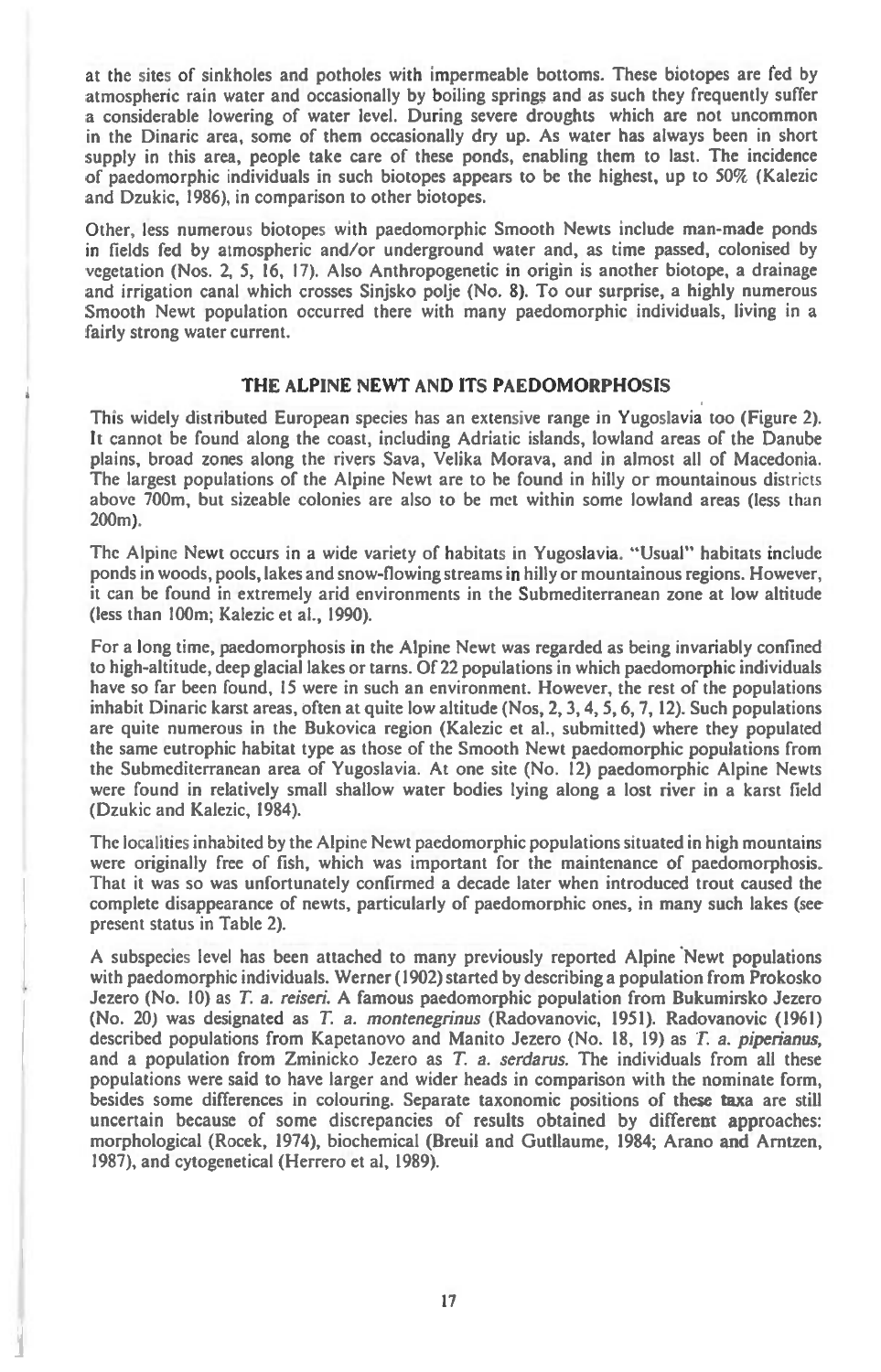## **TABLE 1**

| Locality                                                                                                                                                                                                                                                         | Altitude                                                                                                                                                                                                                                          | Sympatry<br>with                            | Present<br>status                                                                                                                  | Reference                                                                                                                                                                                                                                                                                |
|------------------------------------------------------------------------------------------------------------------------------------------------------------------------------------------------------------------------------------------------------------------|---------------------------------------------------------------------------------------------------------------------------------------------------------------------------------------------------------------------------------------------------|---------------------------------------------|------------------------------------------------------------------------------------------------------------------------------------|------------------------------------------------------------------------------------------------------------------------------------------------------------------------------------------------------------------------------------------------------------------------------------------|
| 1. Ferlini<br>2. Trget<br>3. Diviska<br>4. Bag<br>5. Smilcic<br>6. Knin<br>7. Sitno<br>8. Sinjsko polje<br>9. Supljica<br><sup>1</sup> 0. Kovacevica lokva<br><sup>1</sup> 1. V. Osjecenica<br>2. Voluje oko<br><sup>1</sup> 3. Rutesica voda<br>4. Dobrsko selo | $330 \text{ m}$<br>195 m<br>$470 \text{ m}$<br>$240 \text{ m}$<br>190 <sub>m</sub><br>(cca 300 m)<br>175 <sub>m</sub><br>$296 \text{ m}$<br>1350 m<br>$930 \text{ m}$<br>$990 \text{ m}$<br>$970 \text{ m}$<br>$950 \text{ m}$<br>$250 \text{ m}$ | 9<br>T. alpestris<br>T. carnifex            | $\ddot{}$<br>$\ddot{}$<br>$\ddot{}$<br>$\ddot{}$<br>$\ddot{\phantom{1}}$<br>?<br>÷<br>$\ddot{}$<br>┿<br>÷<br>÷<br>$+$<br>$\ddot{}$ | this study<br>this study<br>this study<br>this study<br>Kalezic et al., 1987<br>Wolterstorff, 1935<br>Kolombatovic, 1908<br>this study<br>Dzukic & Kalezic, 1983<br>Kalezic & Dzukic, 1985<br>Dzukic, 1981<br>Kalezic & Dzukic, 1985<br>Kalezic & Dzukic, 1985<br>Kalezic & Dzukic, 1990 |
| 5. Markova lokva<br>6. Donji Stoj<br>7. Sremska Kamenica                                                                                                                                                                                                         | $220 \text{ m}$<br>0 <sub>m</sub><br>80 <sub>m</sub>                                                                                                                                                                                              | T. carnifex<br>T. carnifex<br>T. dobrogicus | ÷<br>$\ddot{}$<br>$\ddot{}$                                                                                                        | this study<br>Kalezic & Dzukic, 1990<br>Franolic & Cobic, pers.<br>comun.                                                                                                                                                                                                                |

Population localities with observed paedomorphic Smooth Newt individuals, altitude, sympatry with other newt species, and present status (paedomorphic newts present +, absent -).

# TABLE 2

Population localities with observed paedomorphic Alpine Newt individuals, altitude, sympatry with other newt species, present status (paedomorphic newt present +, absent -).

| Locality                             | Altitutde            | Sympatry<br>with           | Present<br>status        | Reference                          |
|--------------------------------------|----------------------|----------------------------|--------------------------|------------------------------------|
| 1. Jezero pri Planini<br>nad jezerom | 1428 m               | T. vulgaris<br>T. carnifex |                          | Seliskar & Pehani, 1935            |
| 2. Gucinac bunar                     | $220 \text{ m}$      |                            | $\ddot{}$                | Tvrtkovic & Kletecki,<br>submitted |
| 3. Antinovic lokva                   | $270 \text{ m}$      |                            | ÷                        | Tvrtkovic & Kletecki,<br>submitted |
| 4. Pajica lokva                      | $275 \; \mathrm{m}$  |                            | $\ddot{}$                | Kalezic et al., 1990               |
| 5. Brgud                             | $260 \text{ m}$      |                            | $\ddot{}$                | Kalezic et al., 1990               |
| 6. Grulovici                         | $245 \; \mathrm{m}$  |                            | $\ddot{}$                | Kalezic et al., 1990               |
| 7. Suhopolje                         | 900 <sub>m</sub>     | ?                          | $2 +$                    | Kolombatovic, 1908                 |
| 8. Satorsko jezero                   | 1488 m               |                            |                          | Pocrnjic & Kosoric, 1967           |
| 9. Lokva kod koliba                  | 930 <sub>m</sub>     |                            | ?                        | Travizi, pers. comun.              |
| 10. Prokosko jezero                  | $1640 \; m$          |                            | $\overline{\phantom{a}}$ | Werner, 1902                       |
| 11. Rujiste                          | $1100 \; \mathrm{m}$ |                            | ÷                        | Djurovic, 1987                     |
| 12. Nevesinjsko polje                | 850 m                | T. vulgaris                | $\ddot{}$                | Dzukic & Kalezic 1984              |
| 13. Kladopoljsko<br>jezero           | 1380 m               |                            | ?                        | Pocrniic & Kosooric,<br>1966       |
| 14. Trnovacko jezero                 | $1517 \; m$          |                            | ÷                        | Radovanovic, 1961                  |
| 15. Zminicko jezero                  | 1285 m               | T. vulgaris                | $\ddot{}$                | Radovanovic, 1961                  |
| 16. Vrazje jezero                    | 1428 m               | T. vulgaris                | $\ddot{}$                | Pocrnjic & Kosoric, 1966           |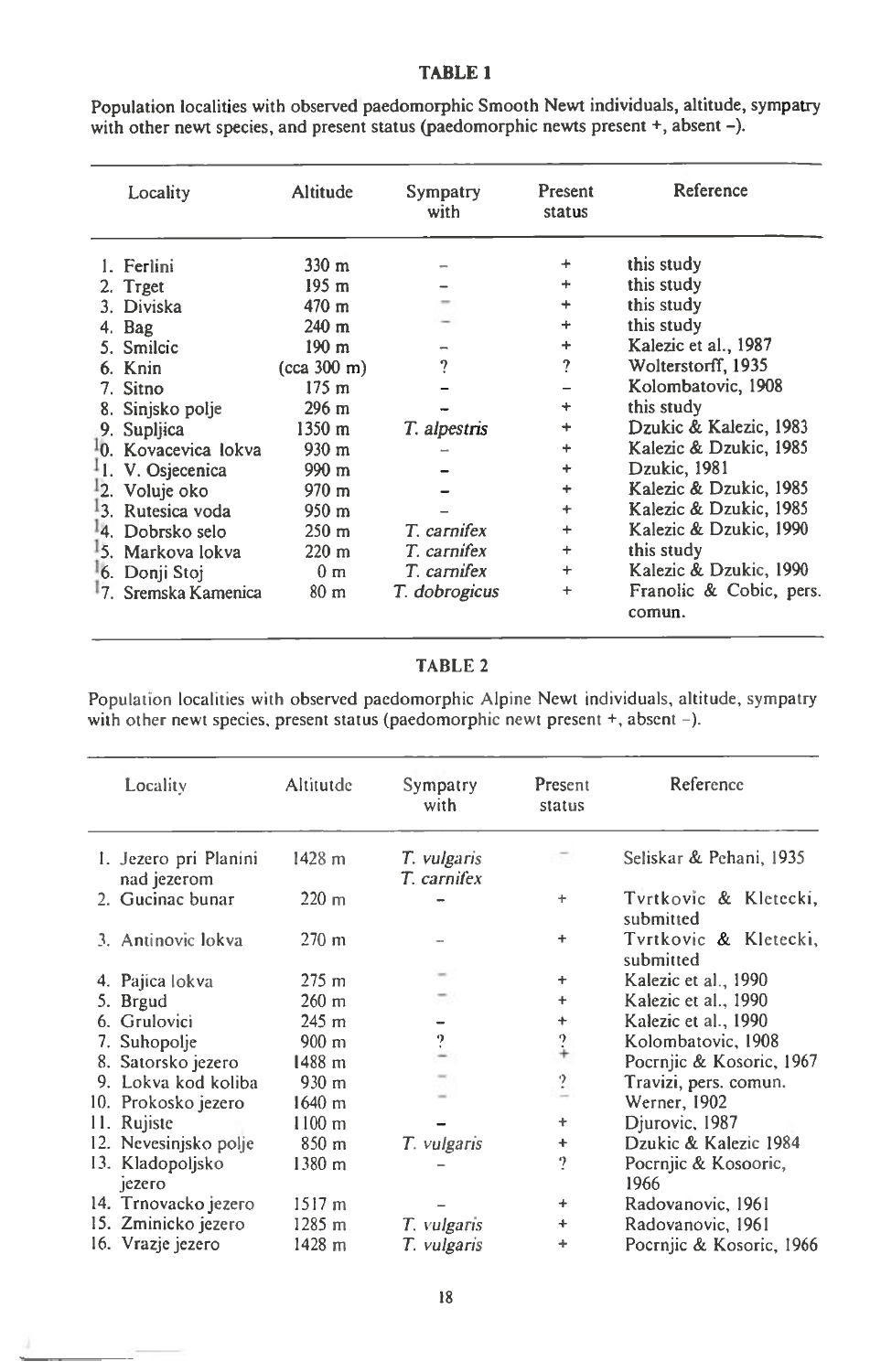| 17. Zabojsko jezero      | $1477 \; m$ | $\equiv$                 |           | Radovanovic &<br>Lesnicenko, 1963 |
|--------------------------|-------------|--------------------------|-----------|-----------------------------------|
| 18. Manito jezero        | 1773 m      | $\equiv$                 | $\ddot{}$ | Radovanovic, 1961                 |
| 19. Kapetanovo<br>iezero | 1678 m      | $\overline{\phantom{a}}$ | ?         | Radovanovic, 1961                 |
| 20. Bukumirsko<br>jezero | 1440 m      | T. vulgaris              | ÷         | Radovanovic, 1951                 |
| 21. Ridsko jezero        | $1970 \; m$ |                          | ?         | Radovanovic, Col.                 |
| 22. Crno jezero          | 2122 m      | $\sim$                   | ?         | Radovanovic, Col.                 |
|                          |             |                          |           |                                   |

#### **DISCUSSION**

We believe that the results of this paper, as well as others dealing with paedomorphosis among European newts, are in line with those in which it has been claimed that many urodele species had a notably variable life history (e.g. Duellman and Trueb, 1986). Three major life history pathways also existed in *Triturus* species. Most individuals in most populations (with a few exceptions including some Yugoslav ones) follow the ontogenetic path characterized by the metamorphosing of larvae into an immature individual which remains essentially terrestrial before reaching sexual maturity. Obligate metamorphosis may be the ancestral condition in the whole family Salamandridae if we assume that there is no evidence of paedomorphosis in *Tylotriton,* the most primitive genus of this family (see Wake and Ozeti, 1966). The second path is that followed by larvae with prolonged growth followed by attaining sexual maturity and afterwards metamorphosing into adults (immature efts are excluded). The third path is toward obligate paedomorphosis: larvae with prolonged growth mature sexually without completing metamorphosis. Whether paedomorphic individuals in Yugoslav newt populations are those from the second and/or third paths described above is still unknown. There is indirect evidence that the third path may be efficient at least in the case of the Alpine Newt in mountain lakes. Smirina and Sofianidu (1985) found that the life span of the paedomorphic and metamorphic individuals from Greek Alpine Newt populations was approximately equal. Individuals following the second path may take advantage of a favourable aquatic environment yet have the ability to metamorphose in order to escape that environment when it becomes deleterious. This might be the case with Smooth Newt and Alpine Newt populations with facultative paedomorphosis in Yugoslavia inhabiting biotopes in Submediterranean areas.

Collins (1981) did not find any correlation between the occurrence of paedomorposis and altitude in the Axolotl *(Ambystoma).* Nor did we in the case of two European newt species (see Tables 1 and 2). Also, it is obvious that the ease and frequency of metamorphosis of newt populations with facultative paedomorphosis cannot be correlated with geographical and ecological gradients as was claimed earlier (e.g. Gould, 1977). It appears that reproduction of newt individuals with larval features is a labile character and that each occurrence might be considered as an evolutionary independent event, as was suggested for ambystomatid salamanders (Shaffer and Breden, 1989). However, that newts of both species *(T. vulgaris*  and *T. alpestris)* have more chance to become paedomorphic in Dinaric areas than in other parts of its range still keeps the hypothesis of ecological importance for polymorphic life history actual. Recent studies on the genetic basis of paedomorphosis in urodele species showed that the ability to become paedomorphic is under genetic control, albeit highly susceptible to environmental conditions (Harris, 1987; Semlitsch and Wilbur, 1989).

The presence of inheritable genetic variation, as shown by Semlitsch and Wilbur (1989) for *Ambystoma talpoideum,* supports the view that paedomorphosis may be an important microevolutionary mechanism (Gould, 1977; Alberch et al., 1979). Evidence that nontransforming urodeles have a significantly lower level of genetic variation than transforming was found (Shaffer and Breden, 1989). Also, paedomorphosis in newts is associated with a female-biased sex ratio (Kalezic et al., 1989), and paedomorphic-metamorphic population partitioning proved to be a significant factor that considerably increased phenotypic variation (Tucic et al., 1985; Kalezic et al., 1989). Taking into consideration two European newt species we may assume that paedomorphosis had more influence on population differentiation in the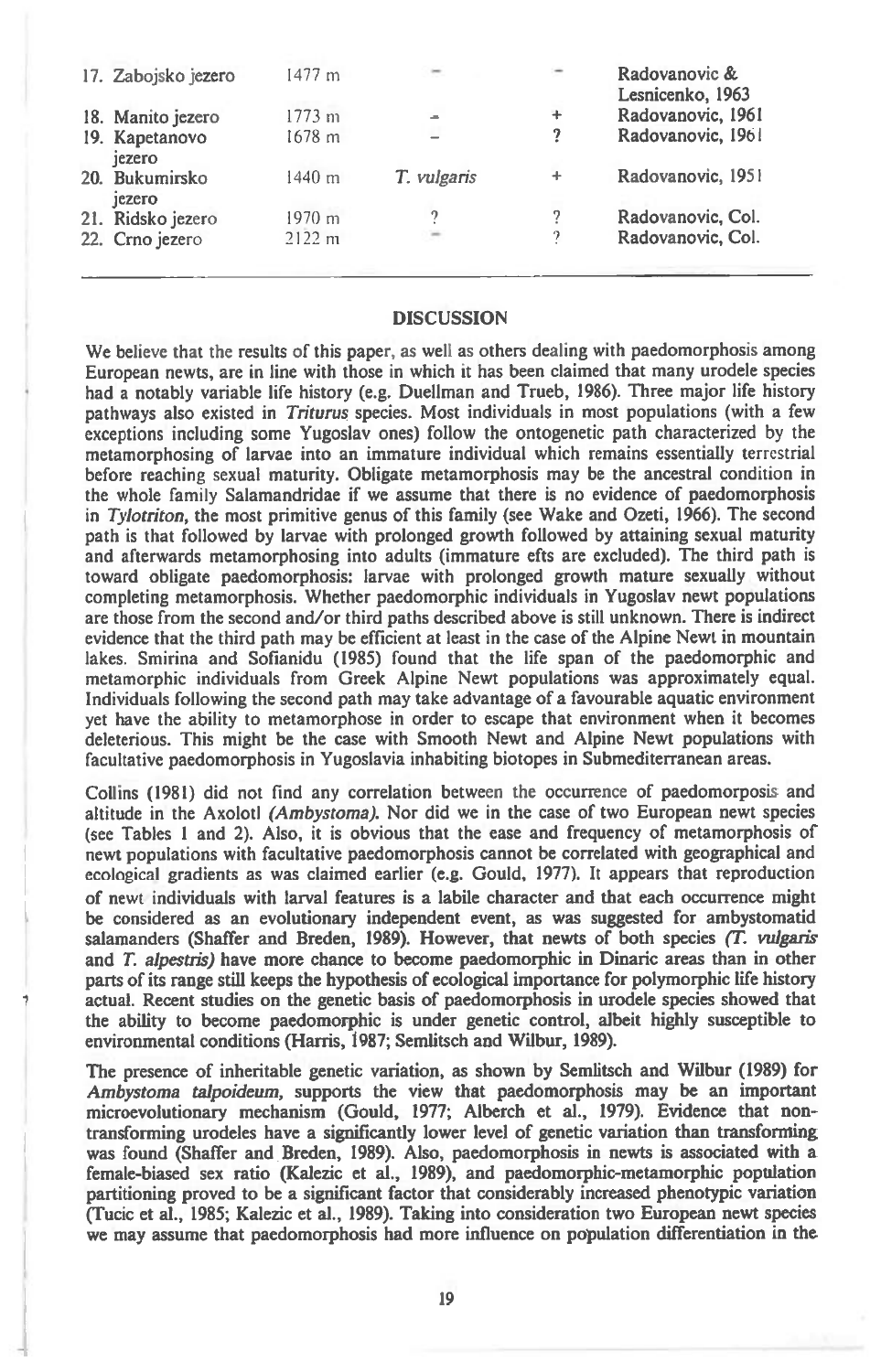**Alpine Newt than in the Smooth Newt. It might be so because paedomorphosis in the Smooth**  Newt is limited to the retention of some gill structures only ("limited neoteny"; Reilly, 1987), **while the same heterochronic phenomenon in the Alpine Newt retains more larval characteristics including perhaps the skull features (unpublished).** 



Figure 1. Map showing the distribution of the Smooth Newt taxa in Yugoslavia and the location of pacdomorphic populations. For location designations see Table I.



Figure 2. Map showing the distribution of the Alpine Newt in Yugoslavia, and the location of paedomorphic populations. For location designations see Table 2.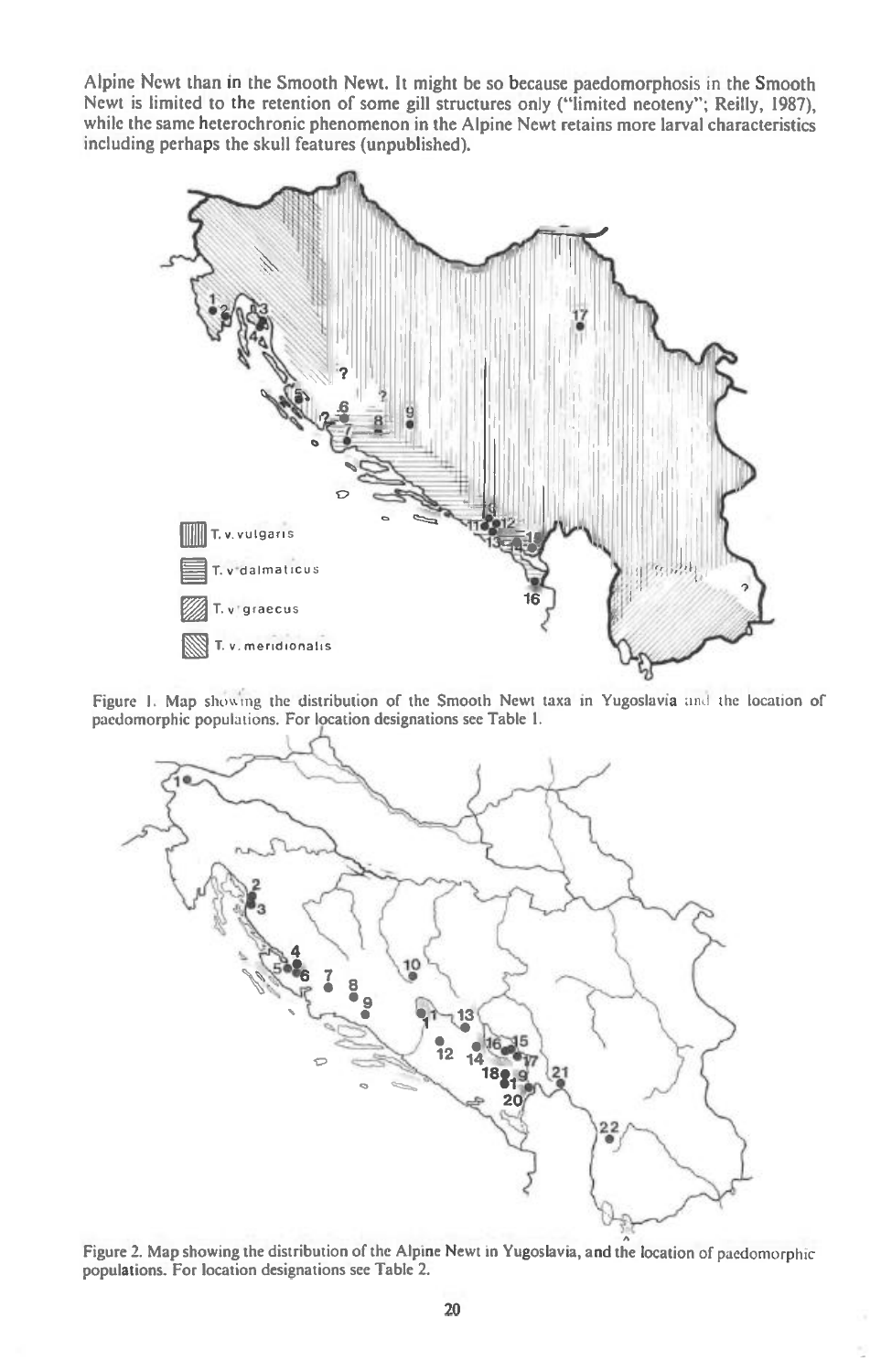#### **ACKNOWLEDGEMENTS**

Our colleagues Ana Travizi, Zvonimir Frantic and Dragan Cobic kindly gave us access to their unpublished data on newt paedomorphosis in Yugoslavia.

### **REFERENCES**

- Arano, B. & Arntzen, J.W. (1987). Genetic differentiation in the alpine newt, *Triturus alpestris. Proc. Fourth Ord. Gen. Meet. S.E.H.* Nijmegem.
- Alberch, P., Gould, S.J., Oster, G.F. & Wake, D.B. (1979). Size and shape in ontogeny and phylogeny. *Paleobiology,* **5,** 296-317.
- Breuil, M. & Guillaume, C.P. (1984). Etude electrophoretique de quelques populations de Tritons alpestres neoteniques *(Triturus alpestris,* Amphibia, Caudata, Salamandridae) du sud de la Yugoslavie. Mem. Soc. *zoo!. Fr.,* **109** (4), 337-389.
- Collins, J.P. (1981). Distrifbution, habitats and life history variation in the tiger slamander, *Amystoma tigrinum,* in east-central and southeast Arizona. *Copeia,* 1981(3), 666-675.
- Djurovic, E. (1986). Novi podaci o rasprostranjenju i morfoloskim karakteristikama *Triturus alpestris* (Laurenti, 1768) (Amphibia: Urodela) u Bosni i Hercegovini. *Glas. zem. muz. BiH,* Sarajevo, NS 25-26, 201-210.

Dzukic, G. (1981). Prvi nalaz neotenicne populacije malog mrmoljka *Triturus vulgaris* (Linnaeus), 1758 u Jugoslaviji. *Glas. Republ. zavoda zast. prirode Prir. muz.* Titograd, **14,** 71-77.

- Dzukic, G. (1990). The Fauna of Durmitor, 3: Amphibians and Reptiles, Materials to the fauna of Durmitor Mountain's amphibia and reptiles (Amphibia-Reptilia). *Crnogorska akademija nauka i umjetnosti, Odeljenje prirodnih nauka, knj.* **14.** Titograd.
- Dzukic, G. & Kalezic, M.L. (1983). Novi nalaz neotenicnog primerka *Triturus vulgaris* (L.) u Jugoslaviji. *Arch. biol. nauka,* Beograd, 35, 11P-12P.
- Dzukic, G. & Kalezic, M.L. (1984). Neoteny in the alpine newt population from submediterranean area in Yugoslavia. *Alytes,* **3,** 11-19.
- Duellman, W.E. & Trueb, L. (1986). *Biology of the Amphibia.* McGraw-Hill, New York.
- Filippi, F. de (1861). Uber die larven des *Triton alpestris. Z. Zool.,* **28** (1877): Deutsche Uberzetzungvon C. von Siebold.
- Gould, S.J. (1977). *Ontogeny and Phylogeny.* The Belknap Press, Cambridge.
- Harris, R.N. (1987). Density-dependent paedomorphosis in the salamander *Notophthalmus viridescens dorsalis. Ecology,* **68,** 705-712.
- Herrero, P., Arano, B. & Garcia de la Vega, C. (1989). Chromosome differentiation in the *Triturus alpestris* complex (Amphibia: Caudata). *Genetica,* **79,** 27-35.
- Kalezic, M.L. (1984). Evolutionary divergences in the smooth newt, *Triturus vulgaris* (Urodela, Salamandridae): Electrophoretic evidence. *Amphibia-Reptilia,* 5, 221-230.
- Kalezic, M.L. & Dzukic, G. (1985). Ecological aspects of the smooth newt *(Triturus vulgaris)*  paedomorphosis from Montenegro. *Arh. Biol. Nauka,* Beograd, 37, 43-50.
- Kalezic, M.L. & Dzukic, G. (1988). The Frequent Occurrence of Paedomorphosis in the Smooth Newt *(Triturus vulgaris)* Population from Submediterranean Area of Yugoslavia. *Amphibia-Reptilia,* 7, 86-89.
- Kalezic, M.L., Dzukic, G., Crnobrnja, J. & Tvrtkovic, N. (1987). On the *Triturus vulgans schreiberi* problem: electrophoretic data. *Alytes,* **6,** 18-22.
- Kalezic, M.L., Dzukic, G., Popadic, A. (1989). Paedomorphosis in Yugoslav alpine newt *(Triturus alpestris) populations:* Morphometric variability and sex ratio. *Arh. biol. nauka,* Beograd, **41,** 67-79.
- Kalezic, M.L. & Dzukic, G. (1990). Evidences for paedomorphosis in the crested newt, *Triturus cristatus* Complex (Salamandridae, Urodela). *Glas. Prir. Muz. Serija* B, Beograd, **45:**  127-132.
- Kalezic, M.L., Dzukic, G., Stamenkovic, S., Crnobrnja, J. (1990). Morphometrics of the crested newt *(Triturus cristatus* Complex) from Yugoslavia: Relevance for taxonomy. *Arh. biol. nauka, Beograd,* **42,** 17-37.
- Kalezic, M.L., Dzukic, G., Tvrtkovic, N. (1990). Newts *(Triturus,* Salamandridae, Urodela) of the Bukovica and Ravni Kotari Regions (Yugoslavia). *Spixiana* (in press).

Kolombatovic, G. (1908). Sui Tritoni della Dalmazia. *Glas. Hrv. Prir. drustva,* **20,** 240-250.

Pocrnjic, Z. & Kosoric, Dj. (1966). New finding-sites of neotenic alpine tritons *(Triturus alpestris).*  Bull. *Sci., Sec. 1,* **11,** 10-12.